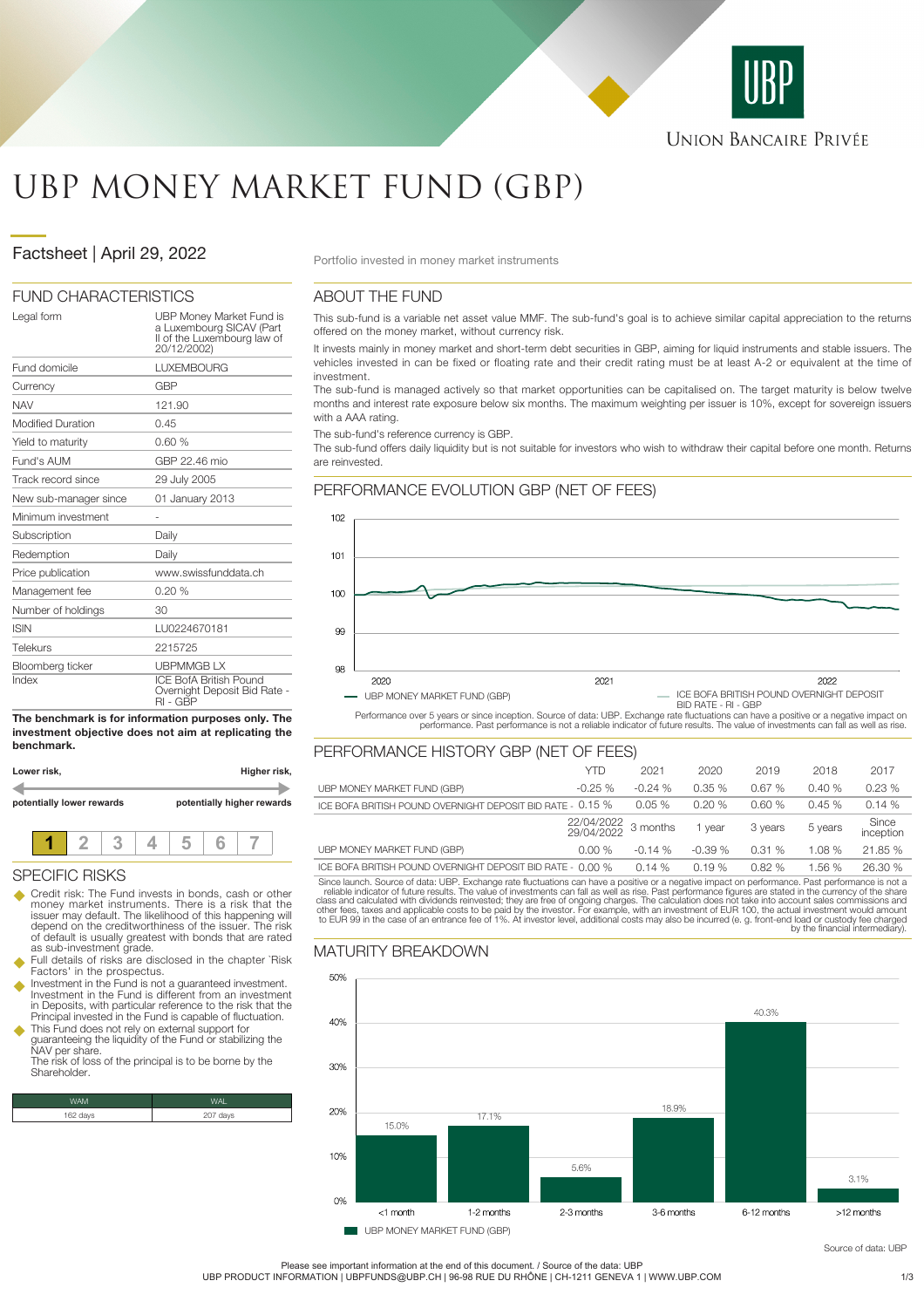# **UBP MONEY MARKET FUND (GBP)**

### RATING ALLOCATION



| VIAIN HOLDINGS              |           |        |                 |                     |
|-----------------------------|-----------|--------|-----------------|---------------------|
| Asset                       | Country   | Coupon | <b>Maturity</b> | Weight              |
| CREDIT SUISSE GROUP         | CН        | 3.0%   | 27.05.2022      | 4.1%                |
| <b>WESTPAC BANKING CORP</b> | AU        | 1.0%   | 30.06.2022      | 4.0%                |
| SKANDINAVISKA ENSKILDA      | <b>SE</b> | 1.3%   | 05.08.2022      | 4.0%                |
| <b>BNP PARIBAS SA</b>       | <b>FR</b> | 1.1%   | 16.08.2022      | 4.0%                |
| SWEDBANK AB                 | <b>SE</b> | 1.6%   | 28.12.2022      | 4.0%                |
| TORONTO-DOMINION            | CA        | 0.4%   | 30.01.2023      | 4.0%                |
| METROPOLITAN LIFE GLOBAL    | US        | 2.6%   | 05.12.2022      | 3.6%                |
| <b>BPCE SA</b>              | <b>FR</b> | 2.1%   | 16.12.2022      | 3.6%                |
| LLOYDS BANK PLC             | GB        | 0.6%   | 03.02.2023      | 3.6%                |
| ROYAL BANK OF CANADA        | CA        | 0.8%   | 08.12.2022      | 3.6%                |
|                             |           |        |                 | Source of data: UBP |

Registered Office **CHACCE COFFICED UBB** Asset Management (Europe) S.A., 287-289, route d'Arlon, L-1150 Luxembourg

Switzerland Union Bancaire Privée, UBP SA, 96-98 rue du Rhône, CH-1211 Genève 1

Source of data: UBP

# ADMINISTRATION

**Management Company** UBP Asset Management (Europe) S.A., 287-289, route d'Arlon, L-1150 Luxembourg

#### **General distributor, Swiss representative and Swiss**

**paying agent** Union Bancaire Privée, UBP SA, 96-98 rue du Rhône, CH-1211 Geneva 1

#### **Administrative agent, registrar and transfer agent**

CACEIS Bank Luxembourg Branch, 5, allée Scheffer,

#### L-2520 Luxembourg **Custodian bank**

BNP Paribas Securities Services Luxembourg Branch 60 avenue J.F. Kennedy, L-1855 Luxembourg

#### **Auditor**

Deloitte Audit S.à.r.l, 20 Boulevard de Kockelscheuer, L-1821 Luxembourg

#### **Legal form**

UBP Money Market Fund is a Luxembourg SICAV (Part II of the Luxembourg law of 20/12/2002)

#### GLOSSARY

#### **Benchmark**

Index used as basis for measuring the performance of an investment fund. Also called reference index or comparison index.

#### **Derivatives**

Derivatives are financial instruments whose prices depend on the price movements in a<br>reference variable, known as the underlying. Underlying assets may be shares, equity<br>indices, government bonds, currencies, interest rat also swaps. Derivative financial instruments may be unconditional forward transactions or<br>they may be options. They are traded either on futures and options exchanges on<br>standardised terms, or over-the-counter (OTC) on fre price of the underlying lead in certain situations to considerably higher price<br>fluctuations in the derivative. Derivatives can be used to hedge against financial risks,<br>to speculate on price changes (trading) or to take a markets (arbitrage).

#### **Duration**

Duration is the average time to payout. This key figure is used to measure the influence of interest rate movements on the price of a bond or bond fund. Duration is defined in 3-year duration means that the value of a bond would increase by 3% if interest rates fall by 1% and vice versa).

#### **High-yield bond**

Bonds with high interest rates and high risk exposure. The issuers of such securities are often companies with a low credit rating.

REGISTRATION AND DOCUMENTATION

**Countries where Distribution is Authorised**

Luxembourg and Switzerland.

Representative

**High-yield fund** A fund for high-yield bonds (i.e. bonds with low credit ratings).

**Investment grade**<br>A rating provides information about the creditworthiness of a debtor. The higher the<br>A rating, the less likely the debtor is to default. A distinction is made between<br>high-quality (investment grade) and

**Credit default swap (CDS)**<br>A reddit default swap (CDS) is a kind of insurance against the risk of credit default.<br>Upon conclusion of a credit default swap agreement, the protection seller pledges himself<br>to pay compensati

#### **WAM**

Weighted average maturity means the average length of time to legal maturity or, if shorter, to the next interest rate reset to a money market rate, of all of the underlying assets in the Fund reflecting the relative holdings in each asset.

#### **WAL**

Weighted average life means the average length of time to legal maturity of all of the underlying assets in the Fund reflecting the relative holdings in each asset.

**THIS IS A MARKETING DOCUMENT.** It reflects the opinion of Union Bancaire Privée, UBP SA or any entity of the UBP Group (hereinafter "UBP") as of the date of issue. It is not intended for<br>distribution, publication, or use

This document has been made on a best-effort basis, is furnished for information purposes only and does not constitute an offer or a recommendation to purchase or sell any security, unless<br>otherwise provided for in the pre

The present document constitutes neither an offer nor a solicitation to subscribe for shares in the fund(s) or sub-fund(s) mentioned, in any jurisdiction where such an offer or solicitation would<br>not be authorised, or to a Duchy of Luxembourg.<br>In Switzerland, UBP is authorised and regulated by the Swiss Financial Market Supervisory Authority (FINMA); in the United Kingdom, it is authorised by the Prudential Regulation Authority (PRA)

Please see important information at the end of this document. / Source of the data: UBP

UBP PRODUCT INFORMATION | UBPFUNDS@UBP.CH | 96-98 RUE DU RHÔNE | CH-1211 GENEVA 1 | WWW.UBP.COM 2/3